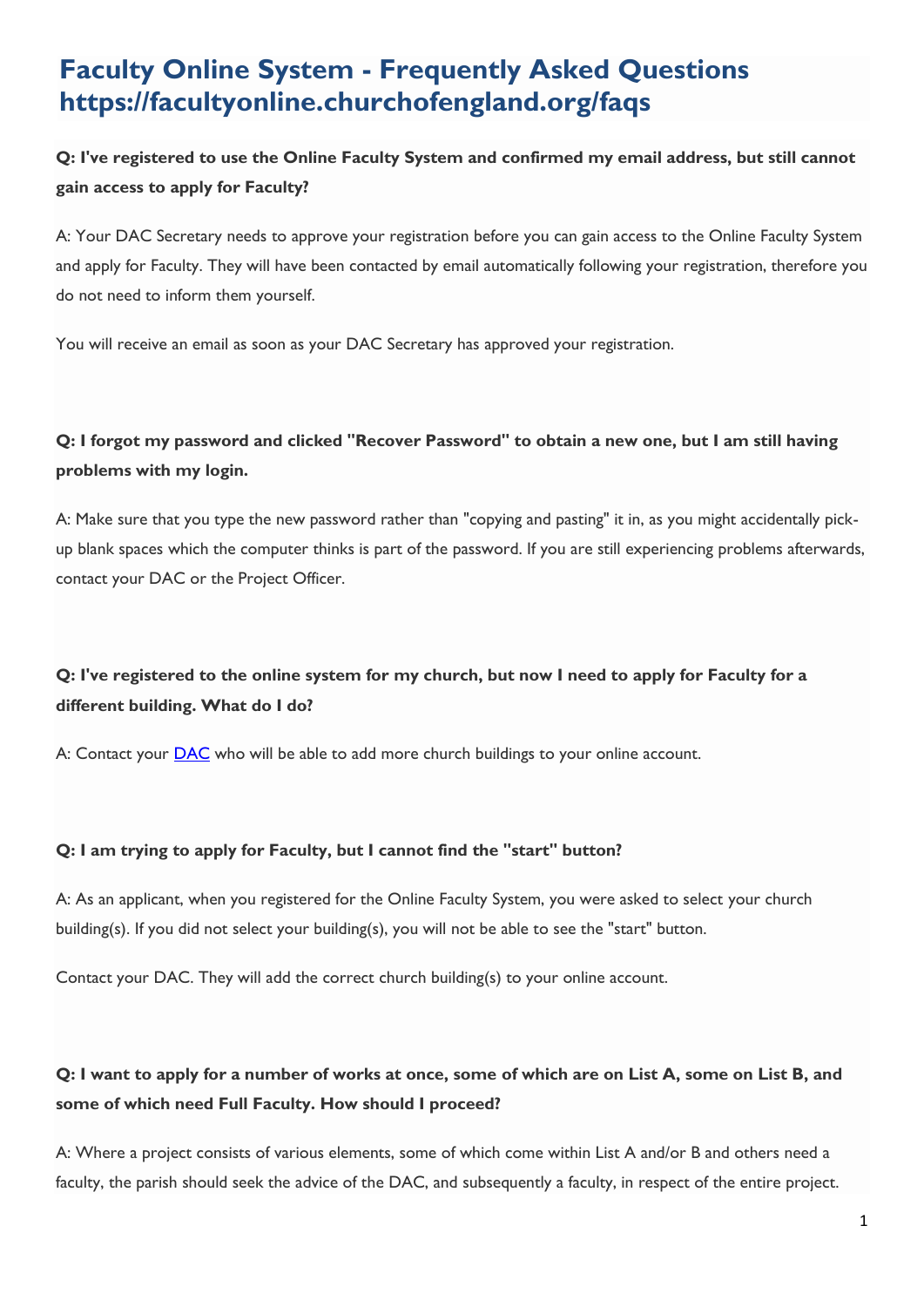#### **Q: Where can I access a copy of ChurchCare's guidance on Statements of Significance and Needs?**

A: Click [here](https://facultyonline.churchofengland.org/Data/Sites/1/media/user-manuals/guidance_on_statements_of_significance_and_need.pdf) to download a PDF copy of the our guidance on Statements of Significance and Statements of Needs or go to our **[website](http://www.churchcare.co.uk/churches/guidance-advice/statements-of-significance-need)** for more information.

#### **Q: The Online Faculty System website does not load properly on my web-browser. Why?**

A: This website was designed to operate on computers running modern mainstream internet browsers, specifically Chrome, Internet Explorer 9+, Safari and Firefox.

If you are experiencing technical difficulties accessing this website, start by downloading the latest version of your internet browser. If you are still experiencing problems afterwards, contact the [Cathedral and Church Buildings](mailto:abubaker.pasha@churchofengland.org)  [Division,](mailto:abubaker.pasha@churchofengland.org) Archbishops' Council.

#### **Q: How do I submit electronic copies of my architectural drawings online?**

A: Architectural firms can supply their drawings to you in any format you want. Ask for:

- PDF files
- No larger than 5MB
- A3 size
- Colour

Some dioceses have also chosen to continue accepting printed drawings alongside online submissions from parishes without internet access. Contact your **[DAC](http://www.churchcare.co.uk/churches/church-buildings-council/who-s-who/dacs/dac-contact-details)** for advice.

#### **Q: How do I submit copies of scanned documents and photographs online?**

A: If you need to scan written documents (e.g. Letters), make sure that:

- The file is no larger than 5MB
- The file is saved either in a PDF or a TIFF format
- The document is scanned in Black and White
- The document is scanned at a resolution of 300 dpi

If you need to scan photographs, make sure that: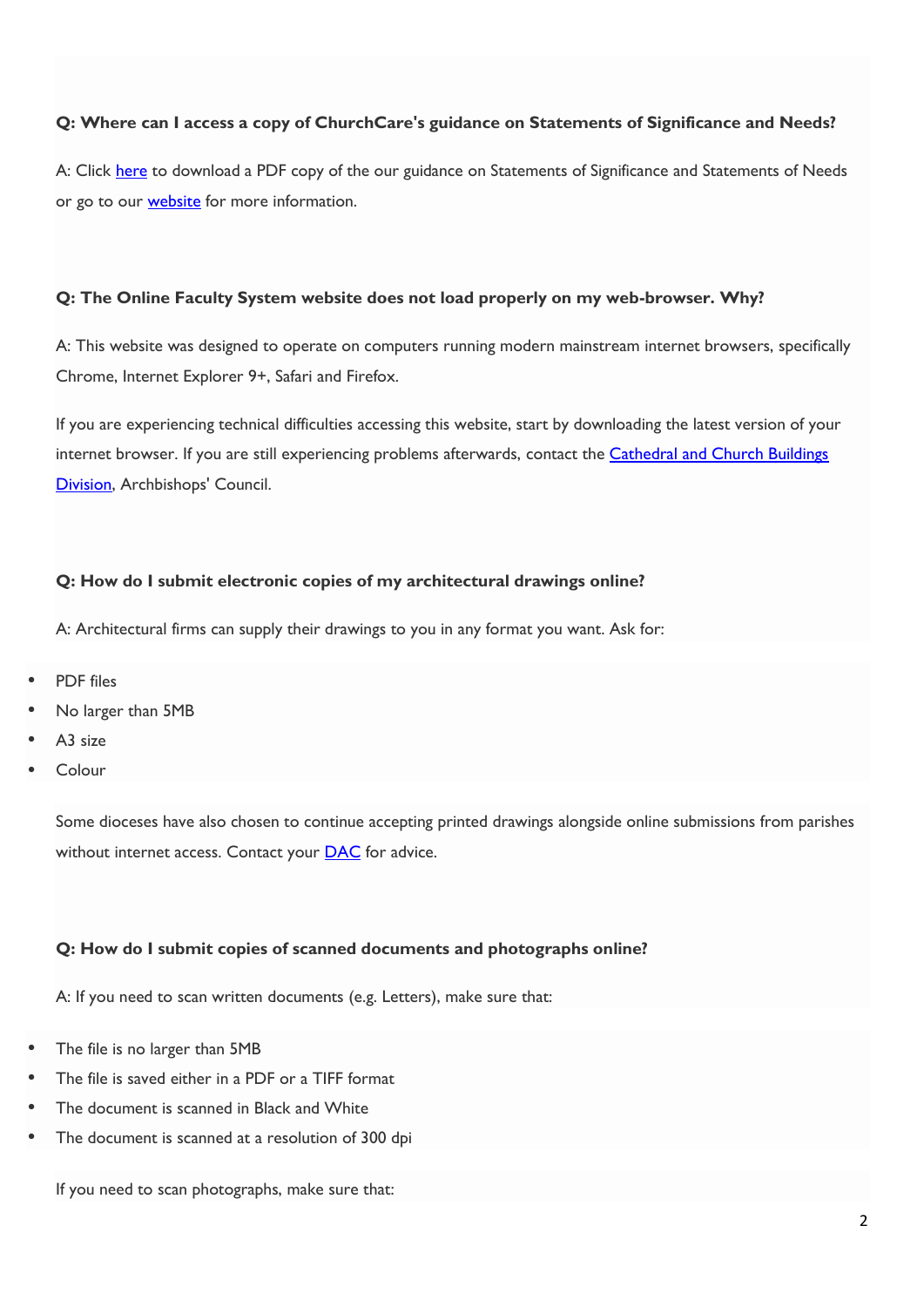- The file is no larger than 5MB
- The file is saved either in a PDF or a JPEG format
- The photograph is scanned in Grayscale or Colour
- The photograph is scanned at a resolution of 200 dpi

### **Q: Now that I have started filling in my forms online, I want to be able to print them off. How can I do that?**

A: Click [here](https://facultyonline.churchofengland.org/Data/Sites/1/media/user-manuals/how-to-print-online-forms.pdf) for instructions on how to open and print the online forms as PDF and Microsoft Word document

### **Q: I submitted my proposal to my DAC and now I can no longer upload any new documents. Is this normal?**

A: Yes. As soon as you send your proposal to your DAC for advice, you will no longer be able to upload any new documents until your DAC returns your proposal to you with comments.

If you have received new information about your proposal (e.g. PCC resolution) which you think your DAC needs to see, you should contact your DAC by telephone or email so that:

- 1. They can return your proposal re-activating your permissions to upload new documents
- 2. *OR* they can upload the document for you

#### **Q: What type of Supporting Documents should I provide with my proposal?**

A: The documentation that you will need to submit with your application will vary according to the nature of your proposal.

They could include:

- Plans of the church and/or churchyard locating the proposed works
- Plans, sections and elevations of the church as existing
- Plans, sections and elevations of the church as proposed
- Photographs of the church and/or churchyard to set the proposal in context
- Photographs of those areas affected by the proposal
- Statements in support of your proposal
- Tender price from the church architect
- Estimates/quotations from the chosen contractors